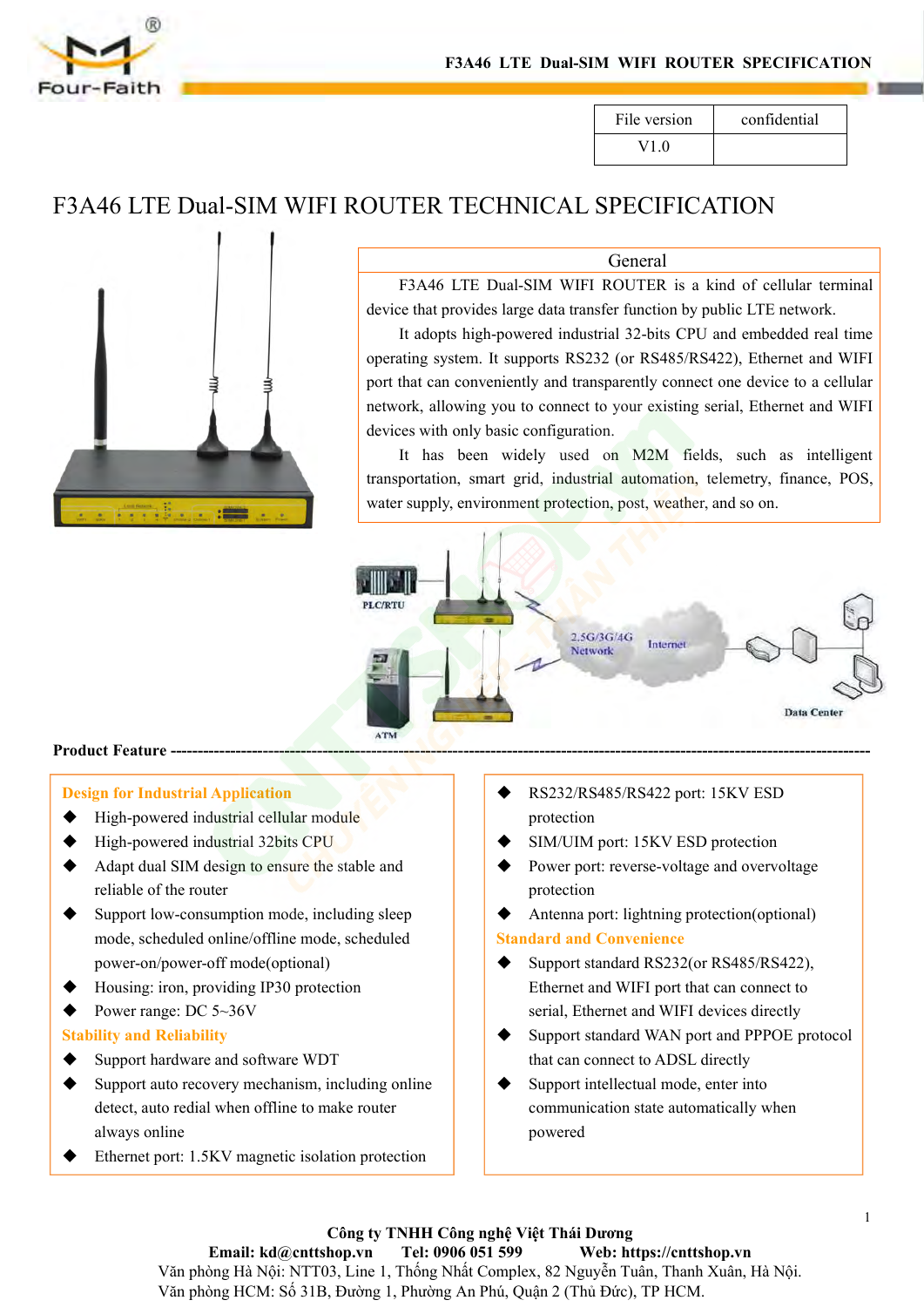

- F3A46 LTE Dual<br>
Provide management software for remote<br>
management<br>
→ Support several work modes<br>
→ Convenient configuration and maintenance<br>
→ WIFI<br>
→ WIFI<br>
→ WIFI<br>
→ WIFI<br>
→ WIFI<br>
→ WIFI<br>
→ WIFI management
- 
- F3A46<br>
Provide management software for remote<br>
management<br>
Support several work modes<br>
← Convenient configuration and maintenance<br>
interface(WEB or CLI)<br>
High-performance EXAMPLIE<br>
F3A46 LTE<br>
Provide management software for remote<br>
management<br>
→ Support several work modes<br>
→ Convenient configuration and maintenance<br>
interface(WEB or CLI)<br>
High-performance<br>
→ Support master card and smart c

## **High-performance**

- Faith<br>
Faith<br>
Provide management software for remote<br>
management<br>
Support several work modes<br>
Convenient configuration and maintenance<br>
interface(WEB or CLI)<br>
-performance<br>
Support master card and smart card double link<br>
s Provide management software for remote<br>management<br>Support several work modes<br>Convenient configuration and maintenance<br>interface(WEB or CLI)<br>-**performance**<br>Support master card and smart card double link<br>switching function<br>S
- Support several work modes<br>
Support several work modes<br>
Support several work modes<br>
Support several work modes<br>
∴<br>
Support several work modes<br>
The Convenient configuration and maintenance<br>
interface(WEB or CLI)<br>
<br>
Support <table>\n<tbody>\n<tr>\n<th>•</th>\n<td>Provide management software for remote management software for remote management</td>\n</tr>\n<tr>\n<td>•</td>\n<td>Support several work modes</td>\n</tr>\n<tr>\n<td>•</td>\n<td>Support several work modes</td>\n</tr>\n<tr>\n<td>•</td>\n<td>Support current configuration and maintenance interface (WEB or CLI)</td>\n</tr>\n<tr>\n<td>•</td>\n<td>High-performance encryption, <br/>sufficienting function</td>\n</tr>\n<tr>\n<td>•</td>\n<td>Support master card and smart card double link<br/>switching function</td>\n</tr>\n<tr>\n<td>•</td>\n<td>Support multiple WAN access methods, including<br/>static IP, DHCP, L2TP, PPTP, PPPOE static IP, DHCP, L2TP, PPTP,PPPOE,2G/3G/4G
- 
- Support several work modes<br>
A Support several work modes<br>
Adhoc, Repee<br>
Support several work modes<br>
Support interface(WEB or CLI)<br>
<br>
High-performance<br>
Support master card and smart card double link<br>
switching function<br>
S management<br>
Support several work modes<br>
Convenient configuration and maintenance<br>
interface(WEB or CLI)<br>
-**performance**<br>
Support master card and smart card double link<br>
switching function<br>
Support multiple WAN access metho Support several work modes<br>
interface(WEB or CLI)<br>
<br> **High-performance**<br>
Support master card and smart card double link<br>
switching function<br>
Support multiple WAN access methods, including<br>
static IP, DHCP, L2TP, PPTP, Convenient coninguration and maintenance<br>
interface(WEB or CLI)<br>
-**performance**<br>
Support master card and smart card double link<br>
switching function<br>
Support multiple WAN access methods, including<br>
static IP, DHCP, L2TP, PP Figh-performance<br>
Support master card and smart card double link<br>
Support multiple WAN access methods, including<br>
such that support multiple WAN access methods, including<br>
static IP, DHCP, L2TP, PPTP,PPPOE,2G/3G/4G<br>
Suppo -**periormance**<br>
Support master card and smart card double link<br>
switching function<br>
Support multiple WAN access methods, including<br>
static IP, DHCP, L2TP, PPTP,PPPOE,2G/3G/4G<br>
Support double link backup between LTE and<br>
W V<br>
Support master card and smart card double link<br>
switching function<br>
support multiple WAN access methods, including<br>
static IP, DHCP, L2TP, PPTP,PPPOE,2G/3G/4G<br>
Support double link backup between LTE and<br>
WAN(PPPOE, AD switching function<br>
Support multiple WAN access methods, including<br>
static IP, DHCP, L2TP, PPTP,PPPOE,2G/3G/4G<br>
Support double link backup between LTE and<br>
WAN(PPPOE, ADSL) (optional)<br>
Support VPN client(PPTP, L2TP, OPENVP ► Support multiple WAN access methods, including<br>static IP, DHCP, L2TP, PPTP,PPPOE,2G/3G/4G<br>Support double link backup between LTE and<br>WAN(PPPOE, ADSL) (optional)<br> $\blacklozenge$  Support VPN client(PPTP, L2TP, OPENVPN, IPSEC<br>and Support double link backup between LTE and<br>
WAN(PPPOE, ADSL) (optional)<br>
■WAN(PPPOE, ADSL) (optional)<br>
■Support VPN client(PPTP, L2TP, OPENVPN, IPSEC<br>
and GRE)(only for VPN version)<br>
■Support IVPN server(PPTP, L2TP, OPEN VERICULARS ANALLY SUPPORT AND SUPPORT AND SUPPORT AND SUPPORT AND SUPPORT AND SUPPORT PRECEMBER (PPTP, L2TP, OPENVPN, IPSEC<br>
Support VPN client(PPTP, L2TP, OPENVPN, IPSEC<br>
Support VPN server(PPTP, L2TP, OPENVPN,<br>
IPSEC a
- 
- 
- 
- 
- 
- **LTE Dual-SIM WIFI ROUTER SPECIFICATION**<br>
★ WIFI support 802.11b/g/n. support AP, client,<br>
Adhoc, Repeater, Repeater Bridge and<br>
WDS(optional) mode<br>
★ WIFI support WEP, WPA, WPA2 **Dual-SIM WIFI ROUTER SPECIFICATION**<br>WIFI support 802.11b/g/n. support AP, client,<br>Adhoc, Repeater, Repeater Bridge and<br>WDS(optional) mode<br>WIFI support WEP,WPA,WPA2<br>encryption,Support RADIUS authentication and
- **Dual-SIM WIFI ROUTER SPECIFICATION**<br>WIFI support 802.11b/g/n. support AP, client,<br>Adhoc, Repeater, Repeater Bridge and<br>WDS(optional) mode<br>WIFI support WEP,WPA,WPA2<br>encryption,Support RADIUS authentication and<br>MAC address **LTE Dual-SIM WIFI ROUTER SPECIFICATION**<br>
★ WIFI support 802.11b/g/n. support AP, client,<br>
Adhoc, Repeater, Repeater Bridge and<br>
WDS(optional) mode<br>
★ WIFI support WEP,WPA,WPA2<br>
encryption,Support RADIUS authentication a **Dual-SIM WIFI ROUTER SPECIFICATION**<br>WIFI support 802.11b/g/n. support AP, client,<br>Adhoc, Repeater, Repeater Bridge and<br>WDS(optional) mode<br>WIFI support WEP,WPA,WPA2<br>encryption,Support RADIUS authentication and<br>MAC address **Dual-SIM WIFI ROUTER SPECIFICATION**<br>WIFI support 802.11b/g/n. support AP, client,<br>Adhoc, Repeater, Repeater Bridge and<br>WDS(optional) mode<br>WIFI support WEP,WPA,WPA2<br>encryption,Support RADIUS authentication and<br>MAC address
- $\begin{array}{ll}\n\text{\textbf{def}} & \text{WIFI support 802.11b/g/n. support AP, client,} \n\end{array} \text{ADIQs (optional) mode} \n\begin{array}{ll}\n\text{WIFI support WEP, WPA, WPA2} \n\end{array} \text{encryption, Support RADIUS authentication and MAC address filter} \n\begin{array}{ll}\n\text{Support multi.} \n\end{array} \text{Support multi.} \n\text{Hilb} & \text{Support multi.} \n\end{array} \text{SMS, ring and data. Support link disconnection when timeout} \n\begin{array}{ll}\n\text{Support APN/VPDN}\n\end{array}$ WIFI support 802.11b/g/n. support AP, client,<br>Adhoc, Repeater, Repeater Bridge and<br>WDS(optional) mode<br>WIFI support WEP,WPA,WPA2<br>encryption,Support RADIUS authentication and<br>MAC address filter<br>Support multi online trigger w WIFI support 802.11b/g/n. support AP, clien<br>Adhoc, Repeater, Repeater Bridge and<br>WDS(optional) mode<br>WIFI support WEP,WPA,WPA2<br>encryption,Support RADIUS authentication<br>MAC address filter<br>Support multi online trigger ways, i <ul>\n<li> WIFI support 802.11b/g/n. support AP, client, Adhoc, Repeater, Repeater Bridge and WDS(optional) mode</li>\n<li> WIFI support WEP, WPA, WPA2 encryption, Support RADIUS authentication and MAC address filter</li>\n<li> Support multi online trigger ways, including SMS, ring and data. Support link disconnection when timeout</li>\n<li> Support APN/VPDN Support PHCP server and client, firewall, NAT, DMZ host, URL block, QoS, traffic, statistics, real time link speed statistics etc</li>\n</ul> VET support 802.110/g/n. support AP, chent,<br>Adhoc, Repeater, Repeater Bridge and<br>WDS(optional) mode<br>
↓ WIFI support WEP,WPA,WPA2<br>
encryption,Support RADIUS authentication and<br>
MAC address filter<br>
↓ Support multi online tr Adnoc, Kepeater, Kepeater Bridge and<br>
WDS(optional) mode<br>
WIFI support WEP,WPA,WPA2<br>
encryption, Support RADIUS authentication and<br>
MAC address filter<br>
Support multi online trigger ways, including<br>
SMS, ring and data. Supp WIFI support WEP,WPA,WPA2<br>encryption,Support RADIUS authentication and<br>MAC address filter<br>Support multi online trigger ways, including<br>SMS, ring and data. Support link disconnection<br>when timeout<br>Support APN/VPDN<br>Support AP
- 
- 
- WIFT support WEP, WPA, WPA2<br>
encryption, Support RADIUS authentication and<br>
MAC address filter<br>
 Support multi online trigger ways, including<br>
SMS, ring and data. Support link disconnection<br>
when timeout<br>
 Support APN encryption, support KADIUS authentication and<br>
MAC address filter<br>
Support multi online trigger ways, including<br>
SMS, ring and data. Support link disconnection<br>
when timeout<br>
Support APN/VPDN<br>
Support DHCP server and clien MAC address niter<br>
Support multi online trigger ways, including<br>
SMS, ring and data. Support link disconnection<br>
when timeout<br>
Support APN/VPDN<br>
Support DHCP server and client, firewall, NAT,<br>
DMZ host , URL block, QoS, tt Support multi online trigger ways, including<br>
SMS, ring and data. Support link disconnection<br>
when timeout<br>
Support APN/VPDN<br>
Support DHCP server and client, firewall, NAT,<br>
DMZ host, URL block, QoS, ttraff, statistics,<br>
r SMS, Fing and data. Support fink disconnection<br>when timeout<br>
Support APN/VPDN<br>
Support DHCP server and client, firewall, NAT,<br>
DMZ host, URL block, QoS, ttraff, statistics,<br>
real time link speed statistics etc<br>
Full protoc
- Offline,etc

|                                                   | Full protocol support, such as TCP/IP, UDP,<br>and GRE)(only for VPN version) |                                             |
|---------------------------------------------------|-------------------------------------------------------------------------------|---------------------------------------------|
| Support VPN server(PPTP, L2TP, OPENVPN,           |                                                                               | ICMP, SMTP(optional), HTTP, POP3(optional), |
| IPSEC and GRE)(only for VPN version)              |                                                                               | OICQ(optional), TELNET, FTP(optional),      |
| Support local and remote firmware upgrade, import |                                                                               | SNMP, SSHD, etc                             |
| and export configure file                         |                                                                               | Schedule Reboot, Schedule Online and        |
| Offline, etc<br>Support NTP, RTC embedded         |                                                                               |                                             |
|                                                   | Support mulitiple DDNS provider service                                       |                                             |
|                                                   | Support VLANs, MAC Address clone, PPPoE Server                                |                                             |
|                                                   |                                                                               |                                             |
| <b>Product Specification</b>                      |                                                                               |                                             |
| <b>Cellular Specification</b>                     |                                                                               |                                             |
| <b>Cellular Module</b>                            |                                                                               | <b>Industrial cellular module</b>           |
| Cellular Module                                   | Industrial cellular module                                                    |                                             |
| Standard and Band                                 | LTE FDD,LTE TDD,EVDO,WCDMA,TD-SCDMA,CDMA1X,GPRS/EDGE                          |                                             |
| Bandwidth                                         | LTE FDD: Download speed 100Mbps, Upload speed 50Mbps                          |                                             |
|                                                   | LTE TDD: Download speed 61Mbps, Upload speed 18Mbps                           |                                             |
|                                                   | DC-HSPA+: Download speed 42Mbps, Upload speed 5.76Mbps                        |                                             |
|                                                   | TD-HSPA+: Download speed 4.2Mbps, Upload speed 2.2Mbps                        |                                             |
|                                                   | EVDO Rev. A: Download speed 3.1Mbps, Upload speed 1.8Mbps                     |                                             |
| TX power                                          | $<$ 23dBm                                                                     |                                             |
| RX sensitivity                                    | $<$ -97dBm                                                                    |                                             |
|                                                   |                                                                               |                                             |
| <b>WIFI Specification</b>                         |                                                                               |                                             |
| <b>Item</b>                                       |                                                                               | Content                                     |
| Standard                                          | IEEE802.11b/g/n                                                               |                                             |
| Bandwidth                                         | IEEE802.11b/g: 54Mbps (max)                                                   |                                             |

|                           | TD-HSPA+: Download speed 4.2Mbps, Upload speed 2.2Mbps    |
|---------------------------|-----------------------------------------------------------|
|                           | EVDO Rev. A: Download speed 3.1Mbps, Upload speed 1.8Mbps |
| TX power                  | $<$ 23dBm                                                 |
| RX sensitivity            | $\leq$ -97dBm                                             |
|                           |                                                           |
| <b>WIFI Specification</b> |                                                           |
|                           |                                                           |
| <b>Item</b>               | Content                                                   |
| Standard                  | IEEE802.11b/g/n                                           |
| Bandwidth                 | IEEE802.11b/g: $54Mbps$ (max)                             |
|                           | IEEE802.11n: 150Mbps (max)                                |
|                           |                                                           |
|                           |                                                           |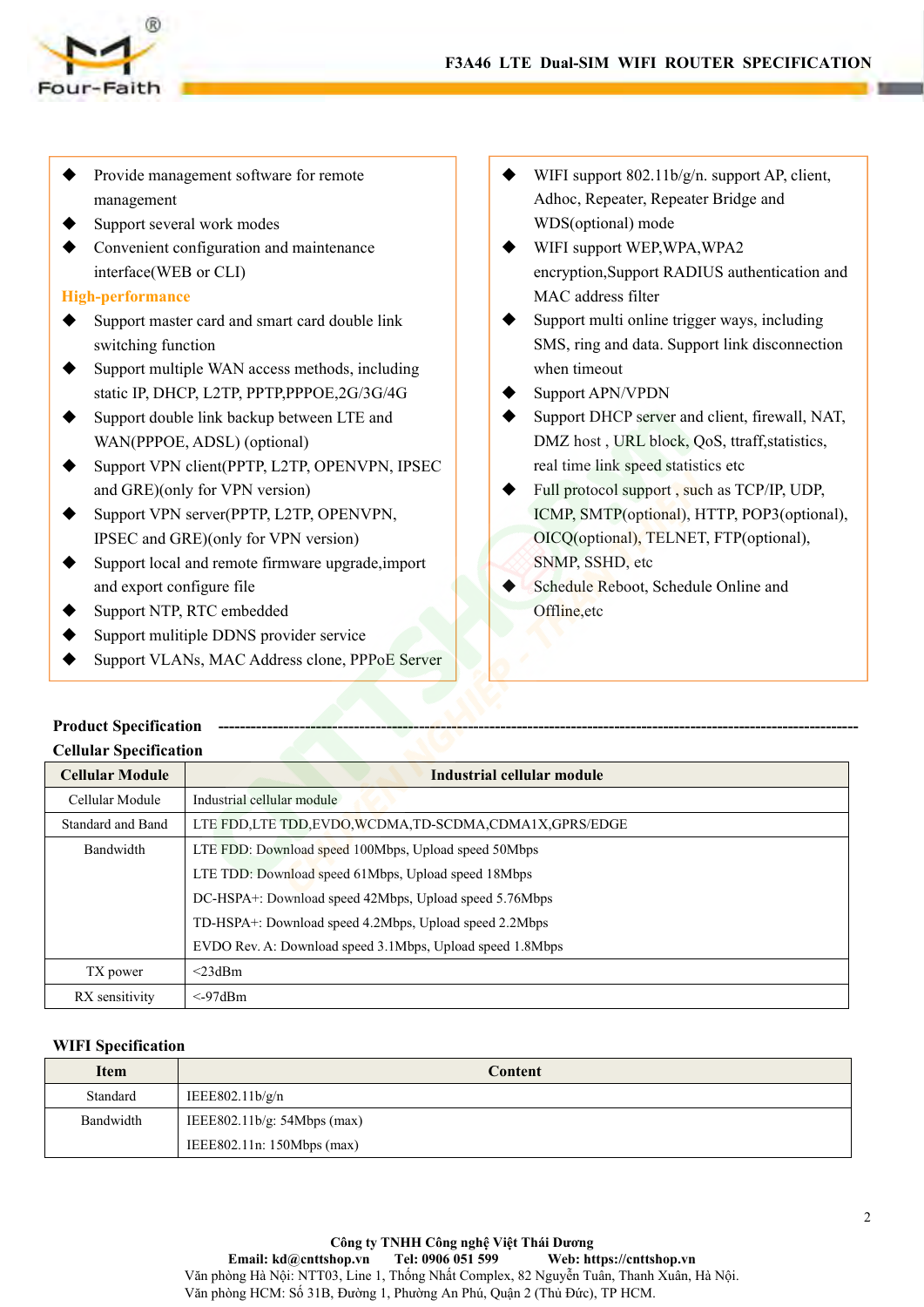

| (R)                    | F3A46 LTE Dual-SIM WIFI ROUTER SPECIFICATI |  |
|------------------------|--------------------------------------------|--|
| Four-Faith             |                                            |  |
| Security               | WEP, WPA, WPA2, etc                        |  |
|                        | WPS (optional)                             |  |
| TX power               | 20dBm(11n),24dBm(11g),26dBm(11b)           |  |
| RX sensitivity         | <-72dBm@54Mpbs                             |  |
| <b>Hardware System</b> |                                            |  |
| <b>Item</b>            | <b>Content</b>                             |  |
| <b>CPU</b>             | Industrial 32bits CPU                      |  |
| <b>FLASH</b>           | 16MB(Extendable to 64MB)                   |  |

| Security               | WEP, WPA, WPA2, etc                                                                     |
|------------------------|-----------------------------------------------------------------------------------------|
|                        | WPS (optional)                                                                          |
| TX power               | 20dBm(11n),24dBm(11g),26dBm(11b)                                                        |
| RX sensitivity         | <-72dBm@54Mpbs                                                                          |
|                        |                                                                                         |
| <b>Hardware System</b> |                                                                                         |
| <b>Item</b>            | Content                                                                                 |
| <b>CPU</b>             | Industrial 32bits CPU                                                                   |
| <b>FLASH</b>           | 16MB(Extendable to 64MB)                                                                |
| <b>SDRAM</b>           | 128MB                                                                                   |
|                        |                                                                                         |
| Interface type         |                                                                                         |
| <b>Item</b>            | <b>Content</b>                                                                          |
| <b>WAN</b>             | 1 10/100 Mbps WAN port(RJ45), auto MDI/MDIX, 1.5KV magnetic isolation protection        |
| LAN                    | 4 10/100 Mbps Ethernet ports (RJ45), auto MDI/MDIX, 1.5KV magnetic isolation protection |

| <b>Hardware System</b> |                                                                                                                           |  |
|------------------------|---------------------------------------------------------------------------------------------------------------------------|--|
| <b>Item</b>            | <b>Content</b>                                                                                                            |  |
| <b>CPU</b>             | Industrial 32bits CPU                                                                                                     |  |
| <b>FLASH</b>           | 16MB(Extendable to 64MB)                                                                                                  |  |
| <b>SDRAM</b>           | 128MB                                                                                                                     |  |
|                        |                                                                                                                           |  |
| Interface type         |                                                                                                                           |  |
| <b>Item</b>            | Content                                                                                                                   |  |
| <b>WAN</b>             | 1 10/100 Mbps WAN port(RJ45), auto MDI/MDIX, 1.5KV magnetic isolation protection                                          |  |
| LAN                    | 4 10/100 Mbps Ethernet ports(RJ45), auto MDI/MDIX, 1.5KV magnetic isolation protection                                    |  |
| Serial                 | 1 RS232(or RS485/RS422) port, 15KV ESD protection                                                                         |  |
|                        | Data bits: 5, 6, 7, 8                                                                                                     |  |
|                        | Stop bits: 1, 1.5(optional), 2                                                                                            |  |
|                        | Parity: none, even, odd, space(optional), mark(optional)                                                                  |  |
|                        | Baud rate: 2400~115200 bps                                                                                                |  |
| Indicator              | "Power", "System", "Online-1", "Online-2", " Local Network ", "WAN", "WIFI", "Signal Strength"                            |  |
| Antenna                | Cellular: 2 Standard SMA female interface, 50 ohm, lighting protection(optional)                                          |  |
|                        | WIFI: Standard SMA male interface, 50 ohm, lighting protection(optional)                                                  |  |
| $\text{SIM/UIM}$       | Standard 3V/1.8V user card interface, 15KV ESD protection                                                                 |  |
| Power                  | Standard 3-PIN power jack, reverse-voltage and over-voltage protection                                                    |  |
| Reset                  | Restore the router to its original factory default settings                                                               |  |
|                        | <b>o</b> O<br>Local Network<br>۰<br>۰<br>٠<br>۰<br>WIFI<br>Online-<br>Power<br>WAN<br>Online-2<br>System<br>Local Natwork |  |
| <b>Power supply</b>    |                                                                                                                           |  |
| <b>Item</b>            | <b>Content</b>                                                                                                            |  |
| <b>Standard Power</b>  | DC 12V/1.5A                                                                                                               |  |
| Power range            | DC 5~36V                                                                                                                  |  |
| Consumption            |                                                                                                                           |  |
|                        |                                                                                                                           |  |

| <b>Item</b>           | Content       |
|-----------------------|---------------|
| <b>Standard Power</b> | DC $12V/1.5A$ |
| Power range           | DC $5\sim36V$ |

# **Consumption**

| <b>Working</b> | $\mathcal{L}$ onsumption |
|----------------|--------------------------|
|                |                          |

**Công ty TNHH Công nghệ Việt Thái Dương<br>Email: kd@cnttshop.vn Tel: 0906 051 599 Web: ht**  $\text{Web: }\n **https://entshop.vn**$ Văn phòng Hà Nội: NTT03, Line 1, Thống Nhất Complex, 82 Nguyễn Tuân, Thanh Xuân, Hà Nội. Văn phòng HCM: Số 31B, Đường 1, Phường An Phú, Quận 2 (Thủ Đức), TP HCM.